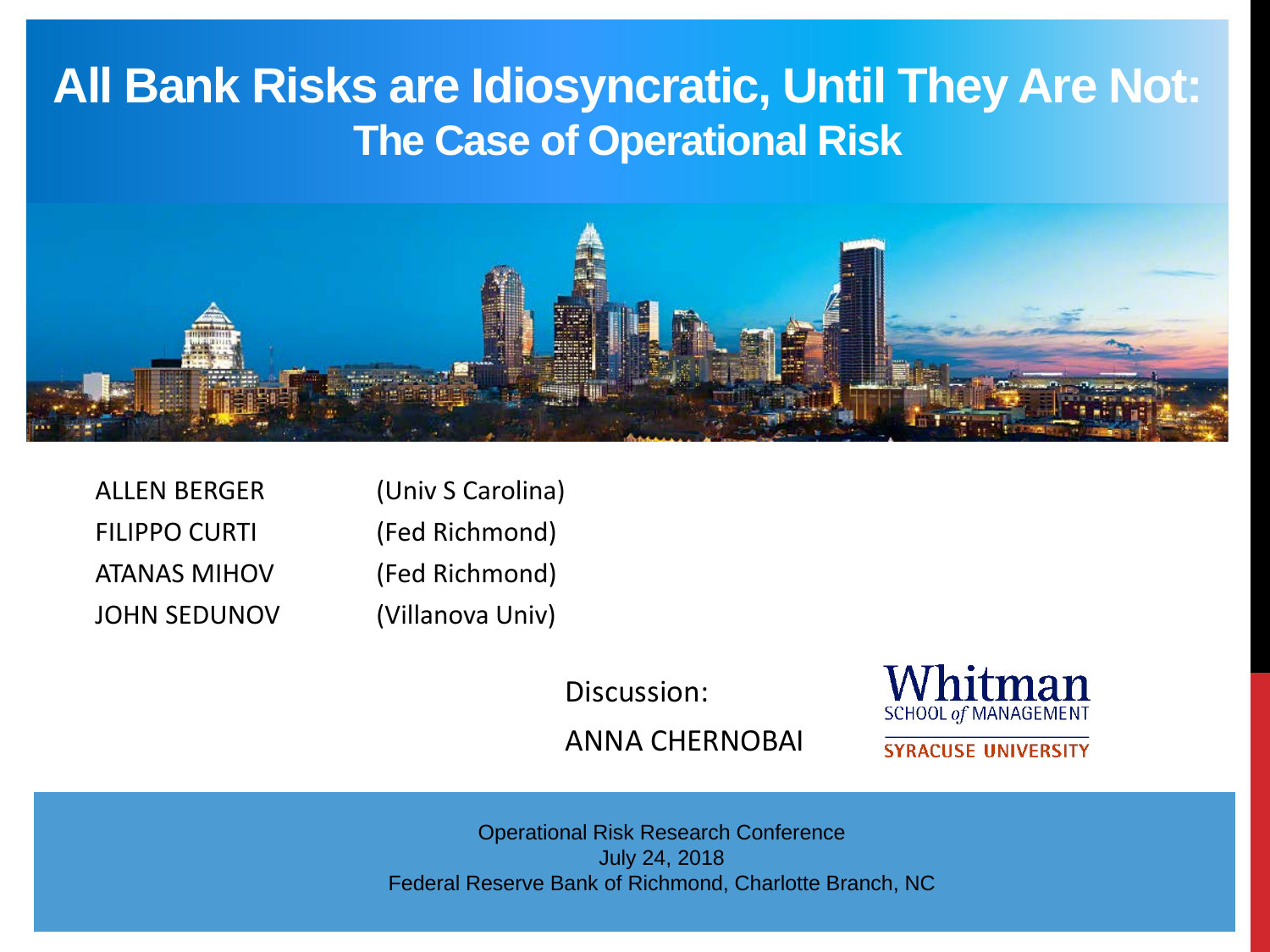#### **Idea: OpRisk contributes to systemic risk**

Traditionally, OpRisk has been believed to be largely idiosyncratic to a bank.

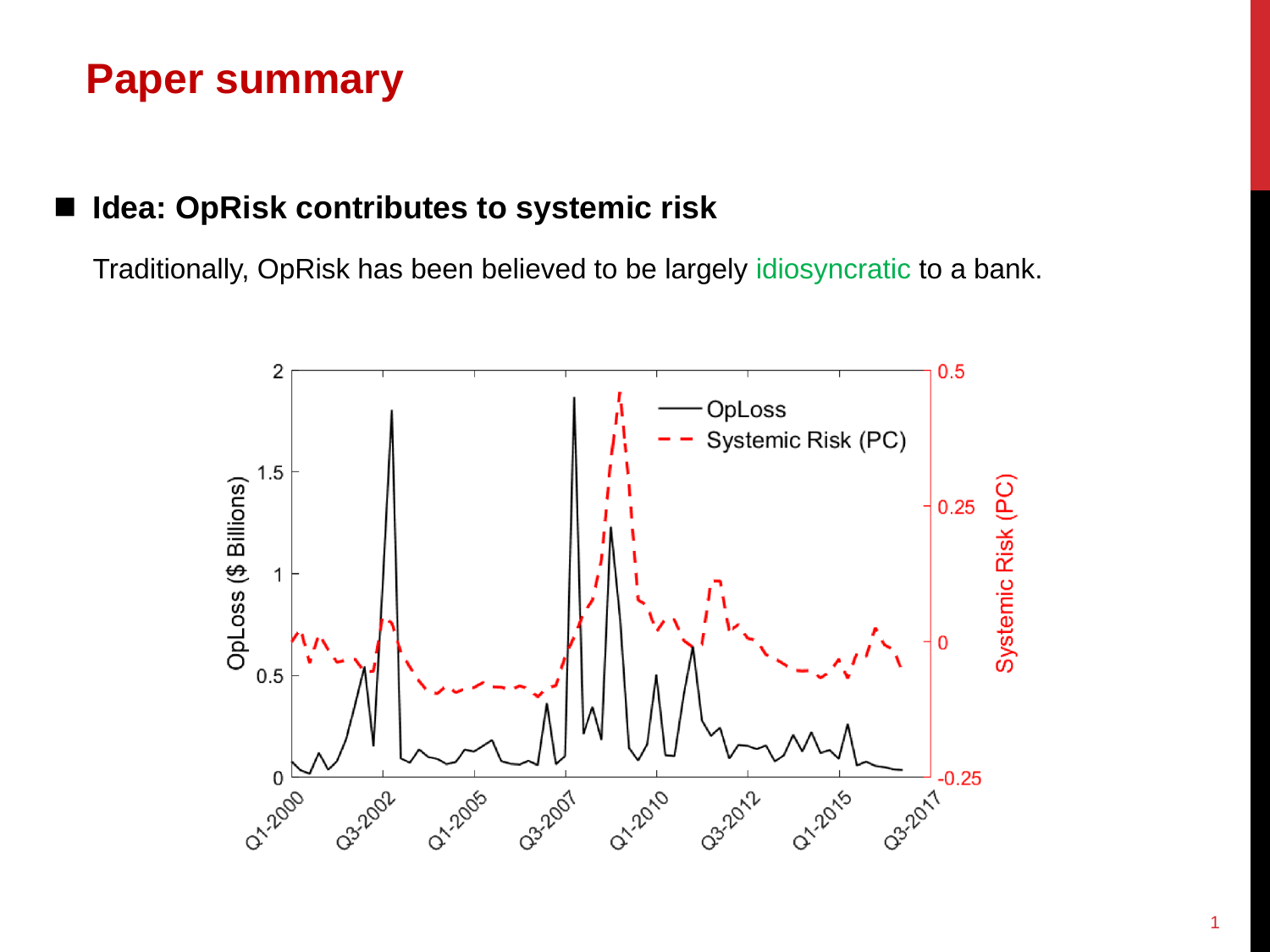#### **Background: Regulatory capital requirements**

**Old approach** (Basel II): Advanced Measurement Approach (AMA).

- o Regulatory capital is based on internal loss models.
- o Risk-sensitive.
- o But... Banks use different internal modeling practices. Lack of comparability of riskweighted assets calculations across banks.

#### **New approach** (Basel III): Standardized Measurement Approach (SMA).

- o Regulatory capital is an increasing function of BI Component and Loss Component.
- o Different weights to different bank activities.
- o Risk-sensitive (but less than AMA?). Simple. Greater comparability across banks.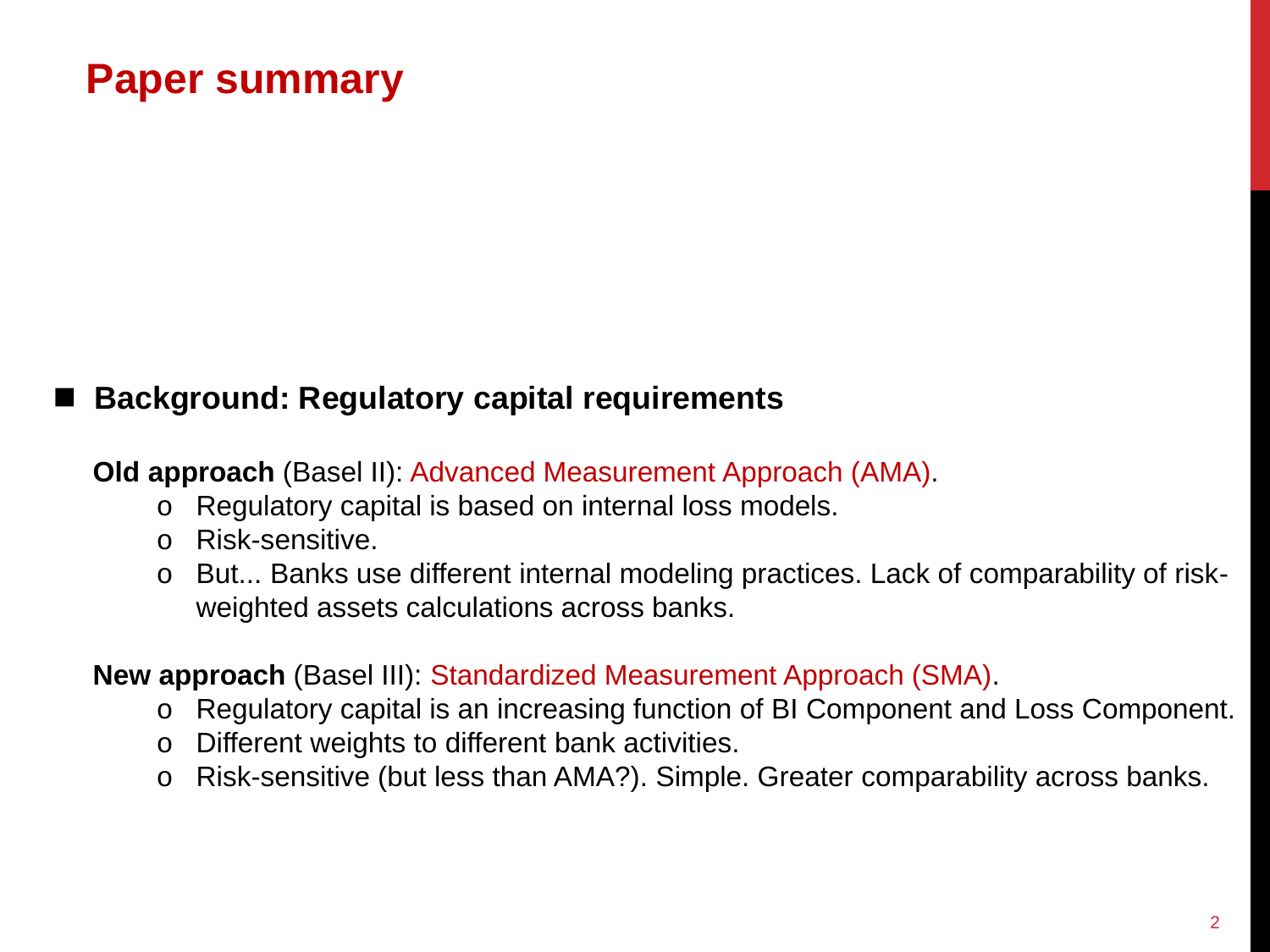#### ■ **Idea: OpRisk contributes to systemic risk**

Traditionally, OpRisk has been believed to be largely idiosyncratic to a bank.

#### **Background: Regulatory capital requirements**

**Old approach** (Basel II): Advanced Measurement Approach (AMA).

- o Regulatory capital is based on internal loss models.
- o Risk-sensitive.
- o But... Banks use different internal modeling practices. Lack of comparability of riskweighted assets calculations across banks.

#### **New approach** (Basel III): Standardized Measurement Approach (SMA).

- o Regulatory capital is an increasing function of BI Component and Loss Component.
- o **Different weights** to different bank activities.
- o Risk-sensitive (but less than AMA?). Simple. Greater comparability across banks.

The paper suggests that bank activities with **greater contribution of OpRisk to systemic risk** should be assigned **higher weights**.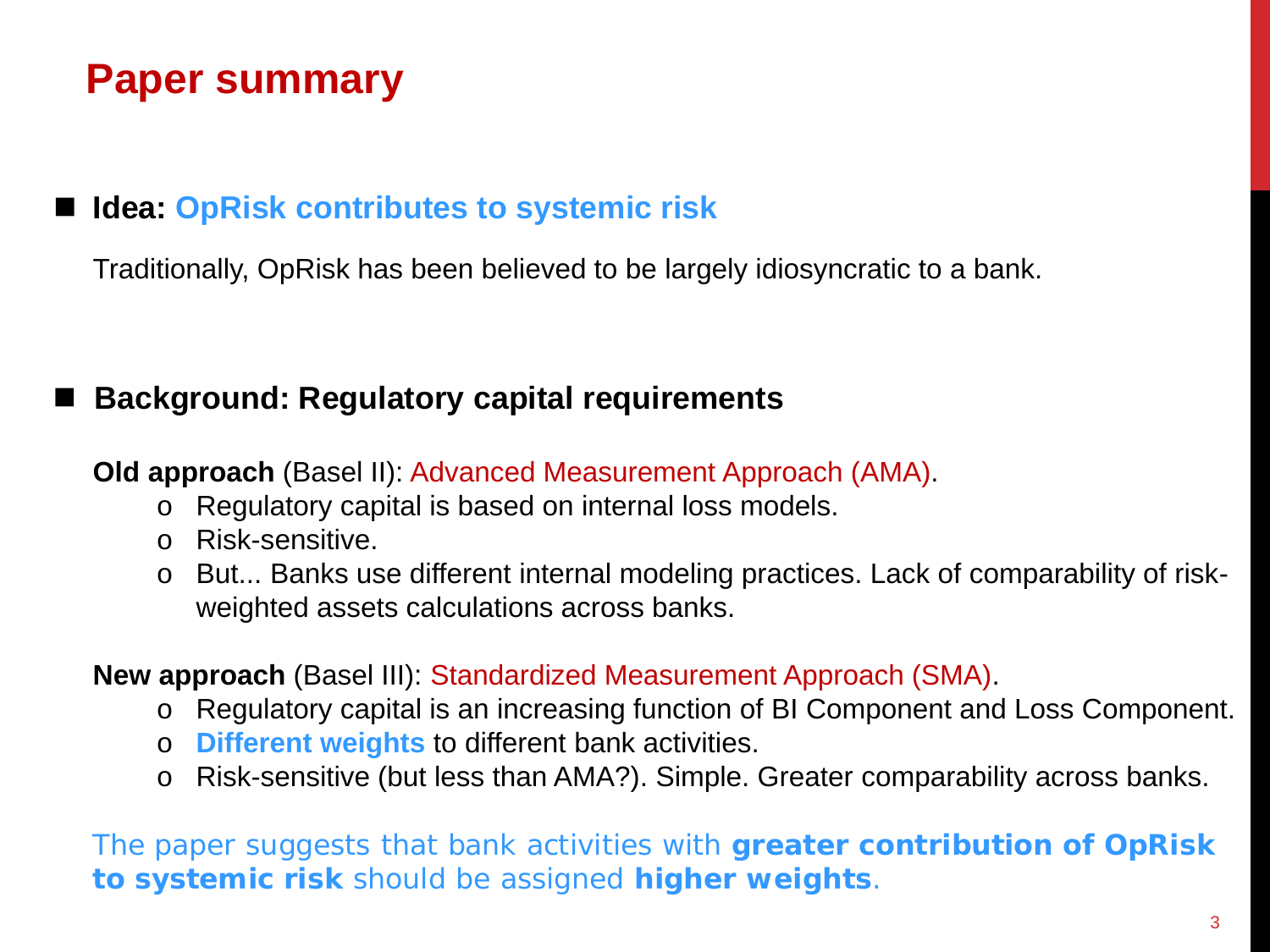### ■ Main findings

Biggest contributors to **systemic risk** are:

#### **By OpRisk event type**

- $\circ$  Internal fraud (IF,  $1\%$ <sup>\*</sup>)
- o Clients, Products, and Business Practices (CPBM, 78%)
- o Execution, Delivery, and Process Management (EDPM, 14%)

#### **By business line**

- o Retail banking (47%)
- $\circ$  Corporate other (18%)

#### **By operational loss amount/frequency**

- o Total amount of tail losses (>99th, 99.5th, 99.9th perc.)
- o Frequency of tail events
	- $*$  % all operational losses.  $4 \times 4$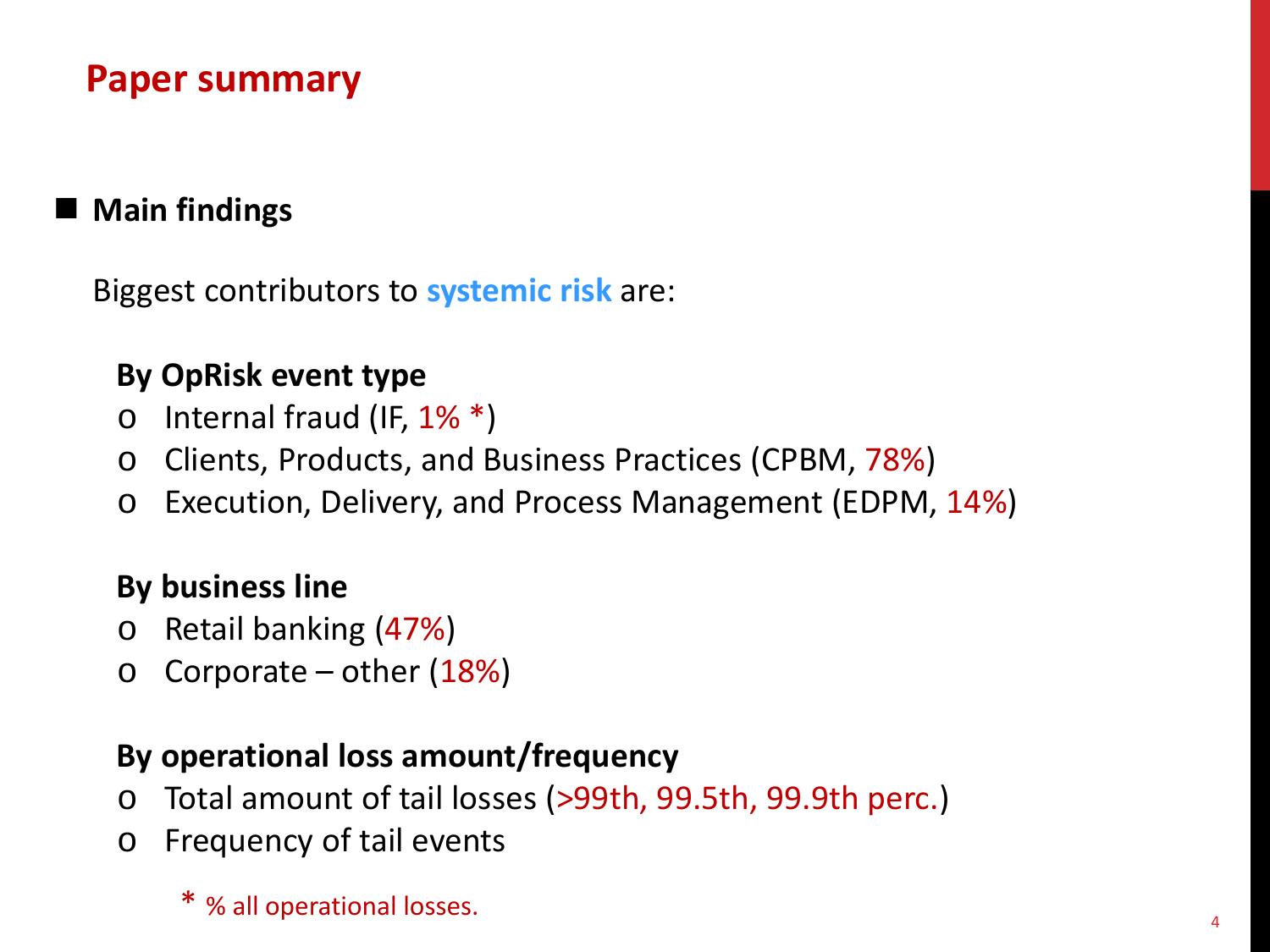- **I** lenjoyed reading the paper!
- Well written.
- Comprehensive data (2002-2016), close to 300K op. loss events.
- Great idea, big economic implications.
- **Of interest to regulators in light of Basel III.**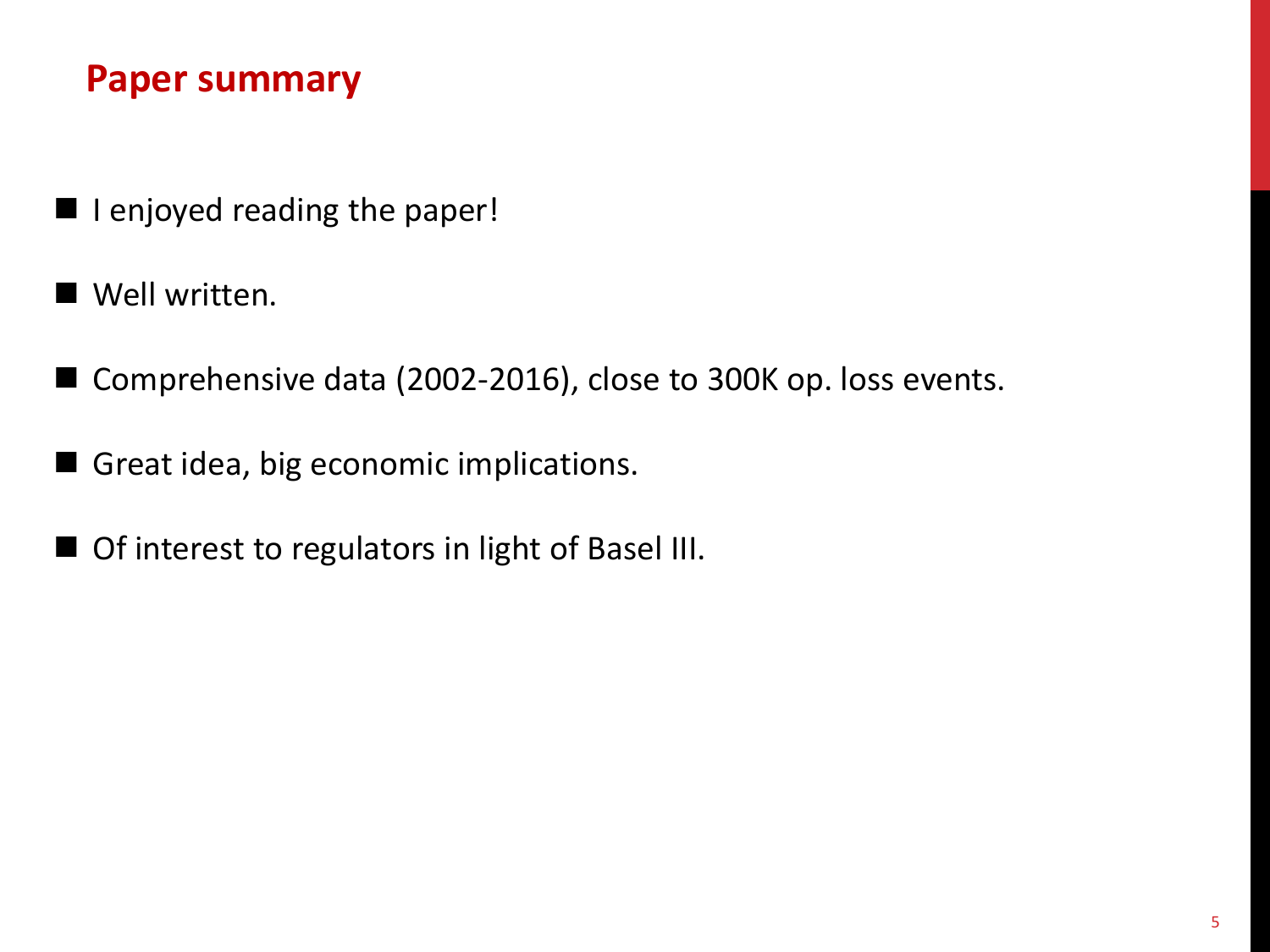# **Motivation (1)**

#### **What is the channel through which OpRisk contributes to systemic risk?**



 From the paper: *"if idiosyncratic losses from any risk source for a large financial institution are big enough, they can pose a threat within an interconnected financial system"*

How? Give theory / examples / empirical evidence.

 Examples in the introduction (SocGen, Barings, WF) are all examples that impact just one institution. Need better examples (e.g., 2008 fin. crisis?)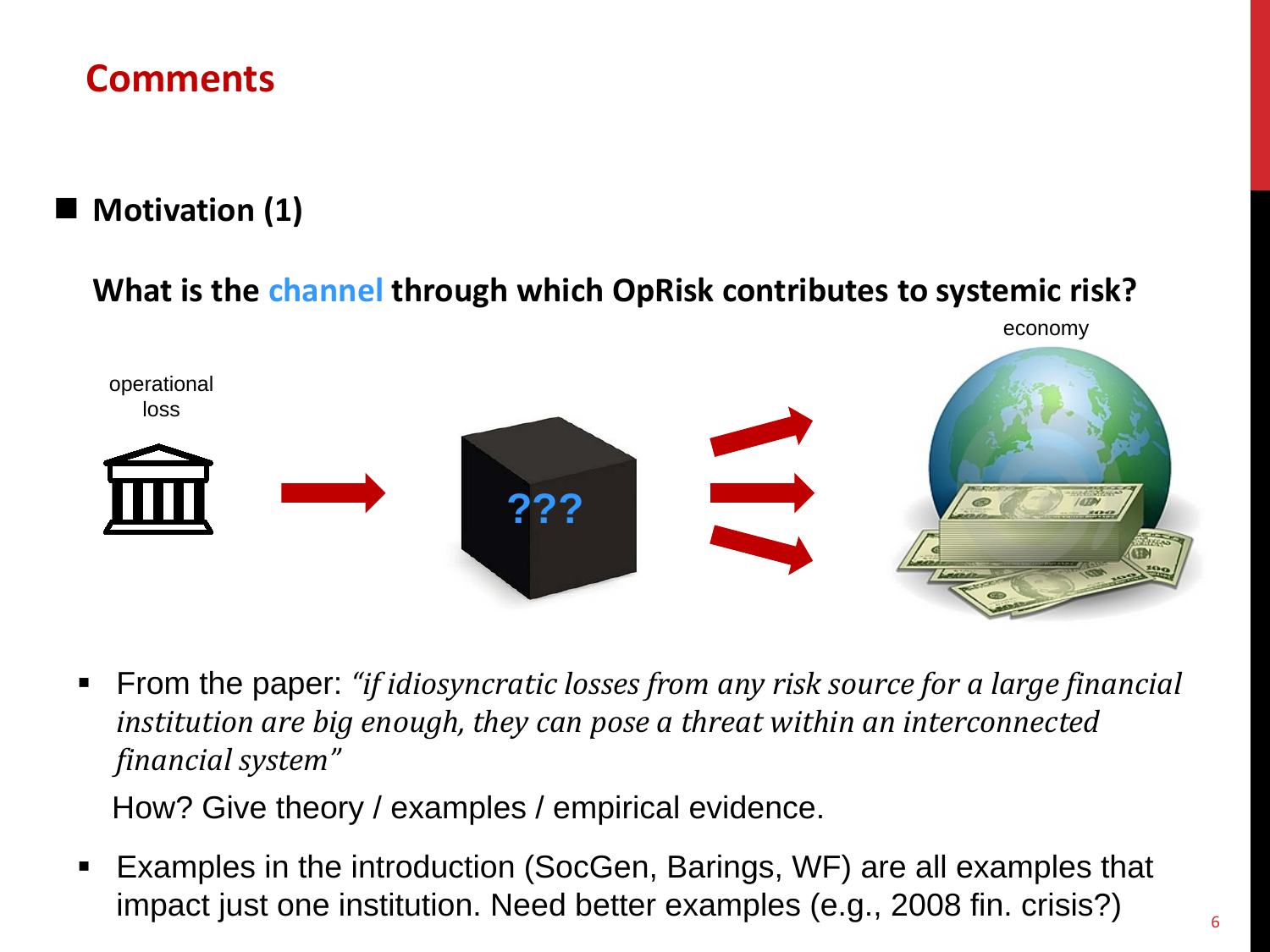# ■ Motivation (2)

#### **Why would an operational loss (\$\$) lead to systemic risk?**

- $\circ$  Operational loss (\$\$) = direct cost of operational risk
- o But there are also indirect costs: Reputational damage, e.g., loss of market value), loss of customers, loss of personnel (e.g., CEO resignation)
- o Most banks can easily handle a multi-mln \$ loss, even a bln \$ loss. Most banks fail *not* because of direct material loss, but because of reputational damage (e.g., WF).
- o Suggestion: Think about measures of indirect operational loss, e.g., loss in market value or CDS spread increase around/after operational risk announcements.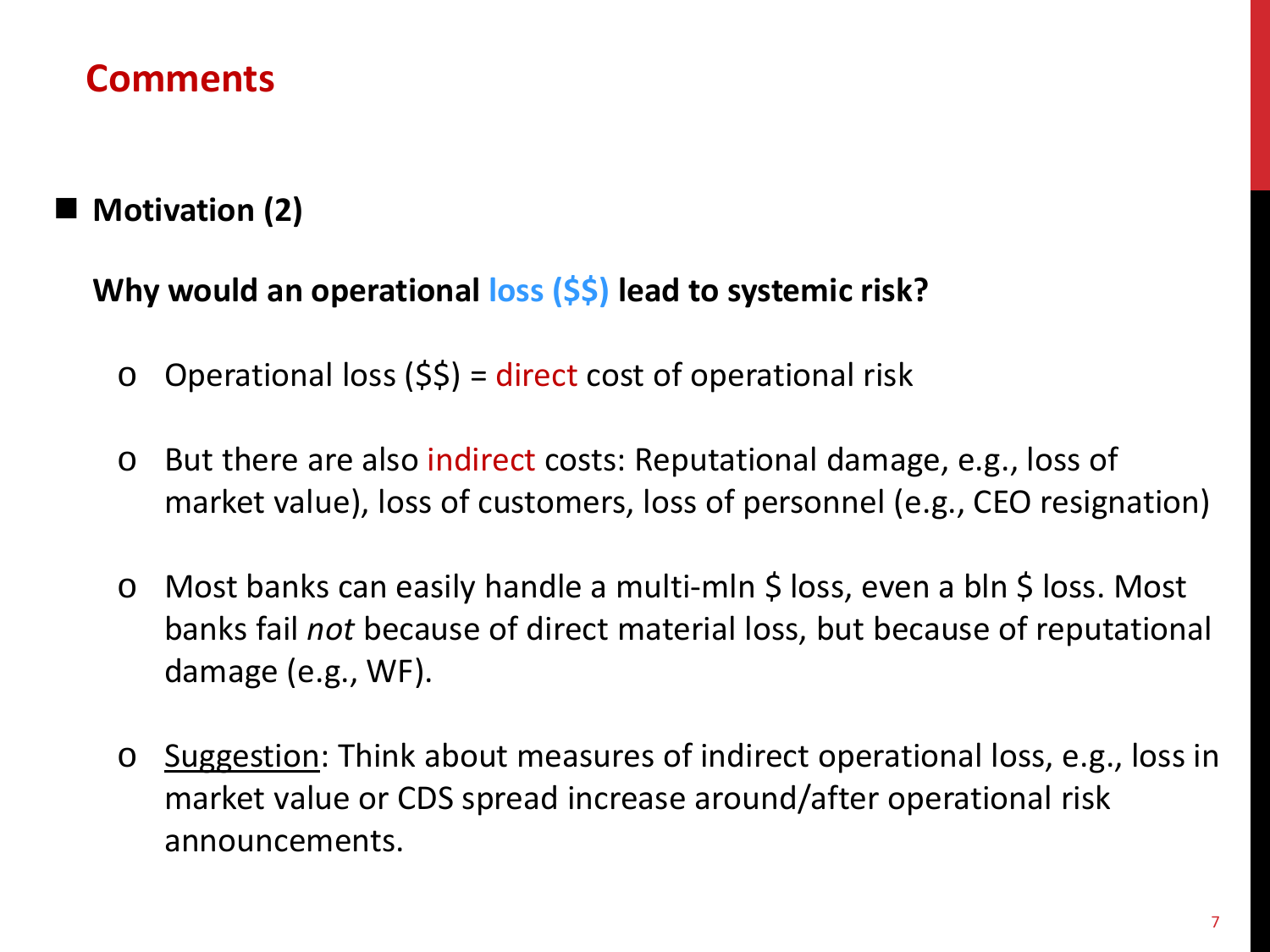### **Empirical methodology (1)**

Premise: This quarter's op. losses help predict this quarter's (?) systemic risk.



In most instances, there seems to be a several quarters' lag.

Suggestion: Include lagged op. losses in regression models. 4 lags.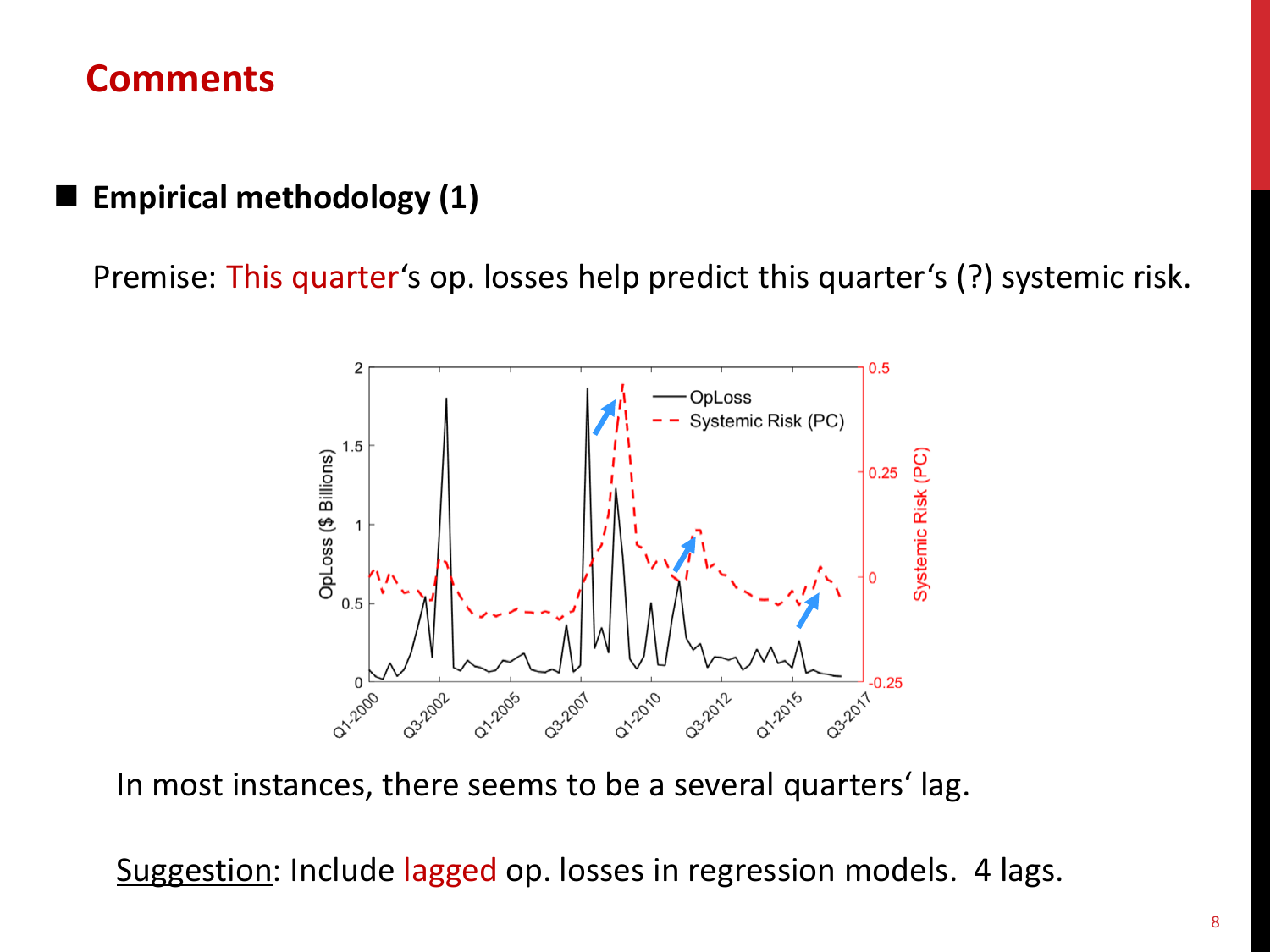#### **Empirical methodology (2)**

One key model relies on Acharya et al.'s (2017) estimate of **systemic risk**:

 $SES_{i,t} = 0.15MES_{i,t-1} + 0.04LVG_{i,t-1}$ 

**Acharya et al. (2017)**

Use realized stock returns during crisis (2007-2009)

A bank's stock returns on market's worst 5% days before crisis (2006-2007)

A bank's leverage before crisis (2006-2007)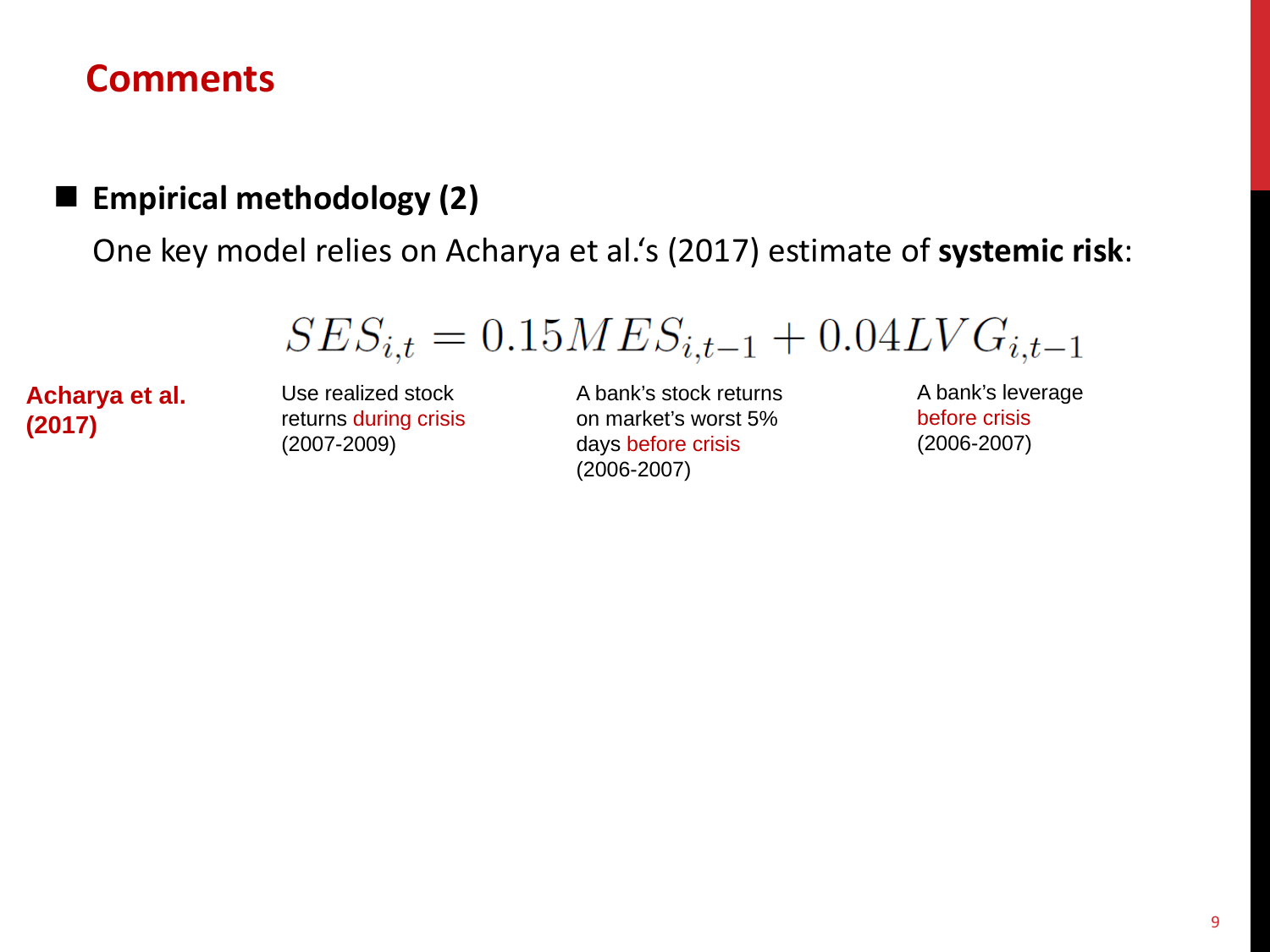#### **Empirical methodology (2)**

One key model relies on Acharya et al.'s (2017) estimate of **systemic risk**:

 $SES_{i,t} = 0.15MES_{i,t-1} + 0.04LVG_{i,t-1}$ 

**Acharya et al. (2017)**

Use realized stock returns during crisis (2007-2009)

**This paper** (Do not estimate. Use coefficient estimates 0.15 and 0.04 to compute systemic risk... but over what period?)

A bank's stock returns on market's worst 5% days before crisis (2006-2007)

A bank's stock returns on market's worst 5% days last quarter

A bank's leverage before crisis (2006-2007)

A bank's leverage this quarter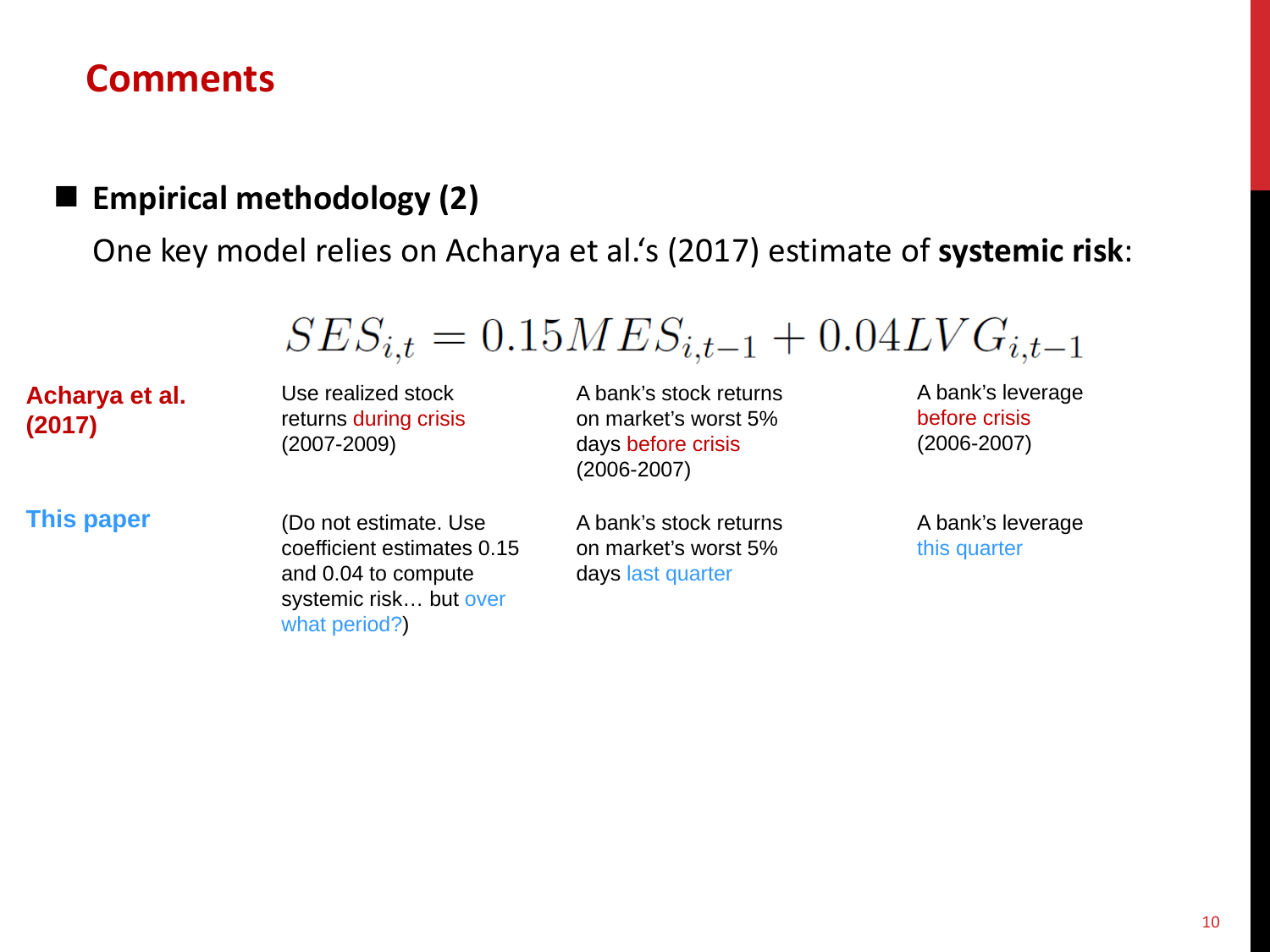#### **Empirical methodology (2)**

One key model relies on Acharya et al.'s (2017) estimate of **systemic risk**:

|                          |                                                                                                                       | $SES_{i,t} = 0.15MES_{i,t-1} + 0.04LVG_{i,t-1}$                                         |                                                   |
|--------------------------|-----------------------------------------------------------------------------------------------------------------------|-----------------------------------------------------------------------------------------|---------------------------------------------------|
| Acharya et al.<br>(2017) | Use realized stock<br>returns during crisis<br>$(2007 - 2009)$                                                        | A bank's stock returns<br>on market's worst 5%<br>days before crisis<br>$(2006 - 2007)$ | A bank's leverage<br>before crisis<br>(2006-2007) |
| <b>This paper</b>        | (Do not estimate. Use<br>coefficient estimates 0.15<br>and 0.04 to compute<br>systemic risk but over<br>what period?) | A bank's stock returns<br>on market's worst 5%<br>days last quarter                     | A bank's leverage<br>this quarter                 |

- o Acharya et al. use 1 obs per bank: one before and one after crisis. This paper uses quarterly data 2002Q1 - 2016Q4.  $\rightarrow$  Same coefficients won't hold.
- o This paper's sample contains the financial crisis… Same coefficients won't hold.
- o Acharya's sample: 102 banks >\$5bln market cap. This paper: 26 BHCs >\$50bln assets.
- o Acharya's model included additional controls, but they are statistically insignificant, so ok, but should still include for consistency.

Suggestion: Re-estimate the model.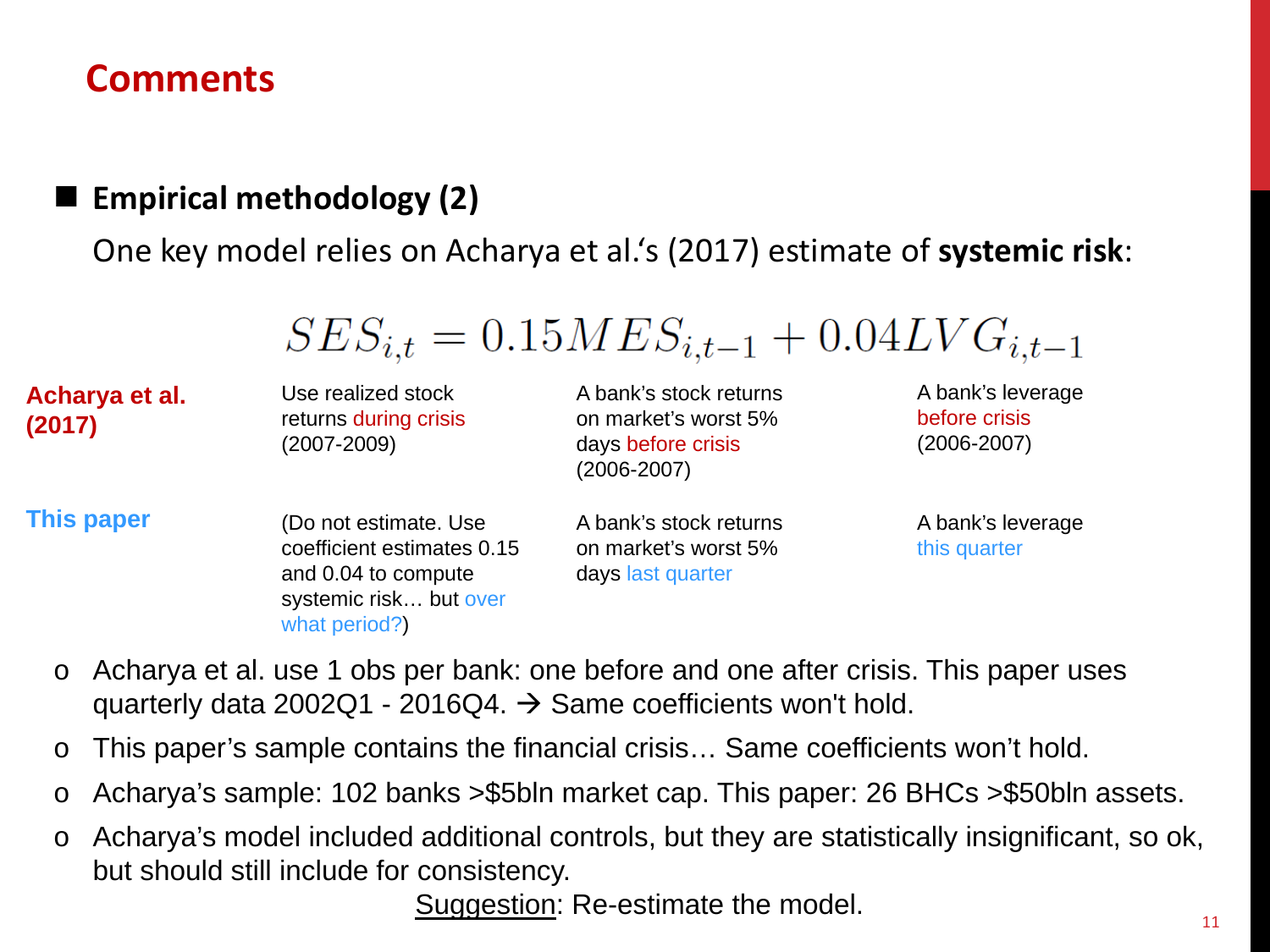# **Empirical methodology (3)**

Development of hypotheses. Section 3 lacks theoretical arguments and one-sided hypotheses.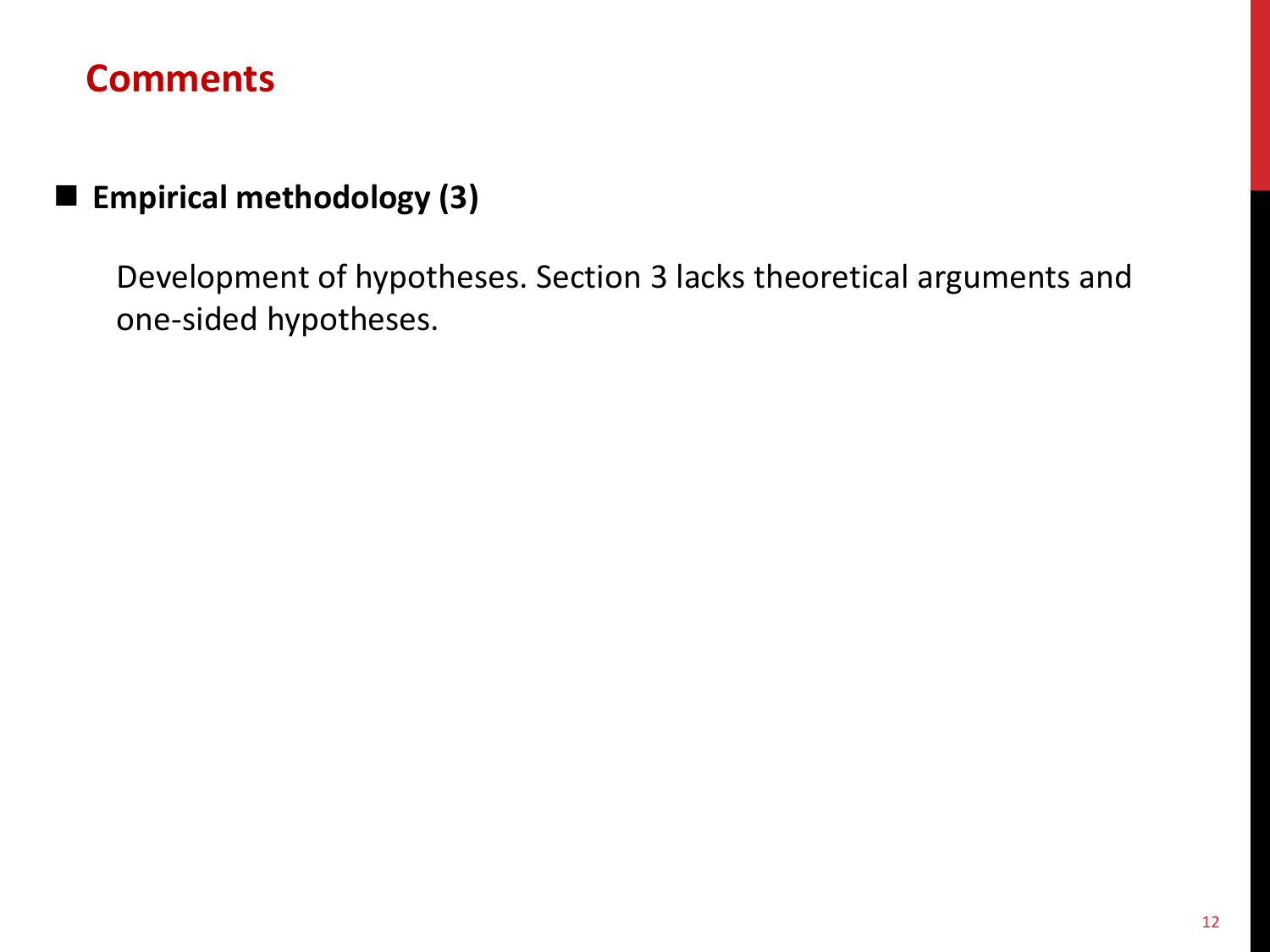### **Empirical methodology (3)**

Development of hypotheses. Section 3 lacks theoretical arguments and one-sided hypotheses.

For example,

**Hypothesis 2A:** Operational risks associated with different event types and business lines have different impacts on the systemic risk of large financial institutions, ceteris paribus.

- o Suggestion: Need theoretical/empirical arguments why op. losses in certain ETs and BLs would contribute more to systemic risk.
- o The paper finds that *Internal Fraud* events are significantly associated with systemic risk. Unintuitive... Why?
- o The paper finds that op. losses in *Retail Banking* business line are significantly associated with systemic risk. Why?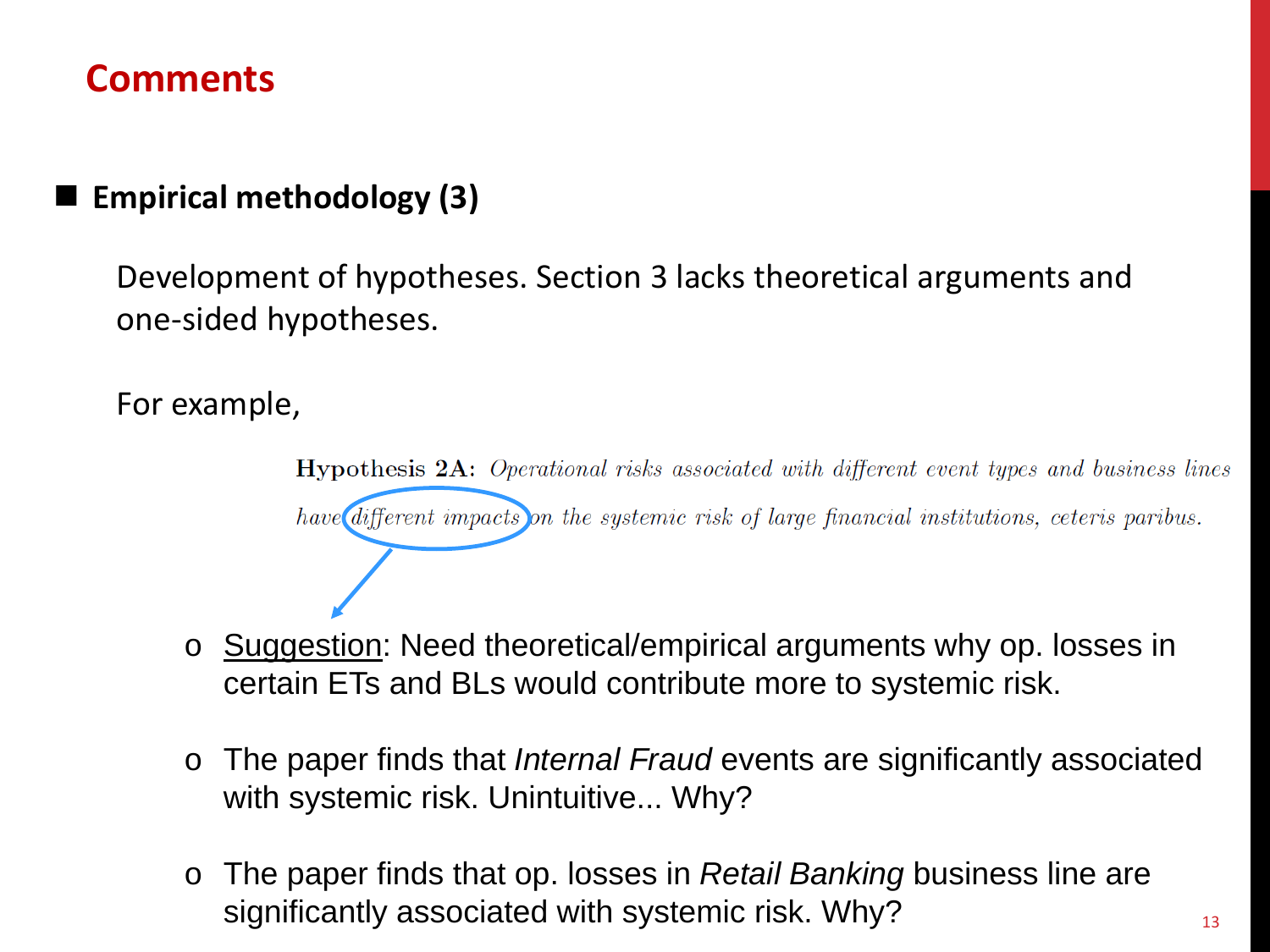### **Empirical methodology (4)**

#### **Timing.**

- 1. Occurrence date.
- 2. Discovery date.
- 3. Accounting date. = The first date financial impact is recorded or legal reserves for future losses are estimated.

There are also:

- 4. Public announcement date.
- 5. Settlement date.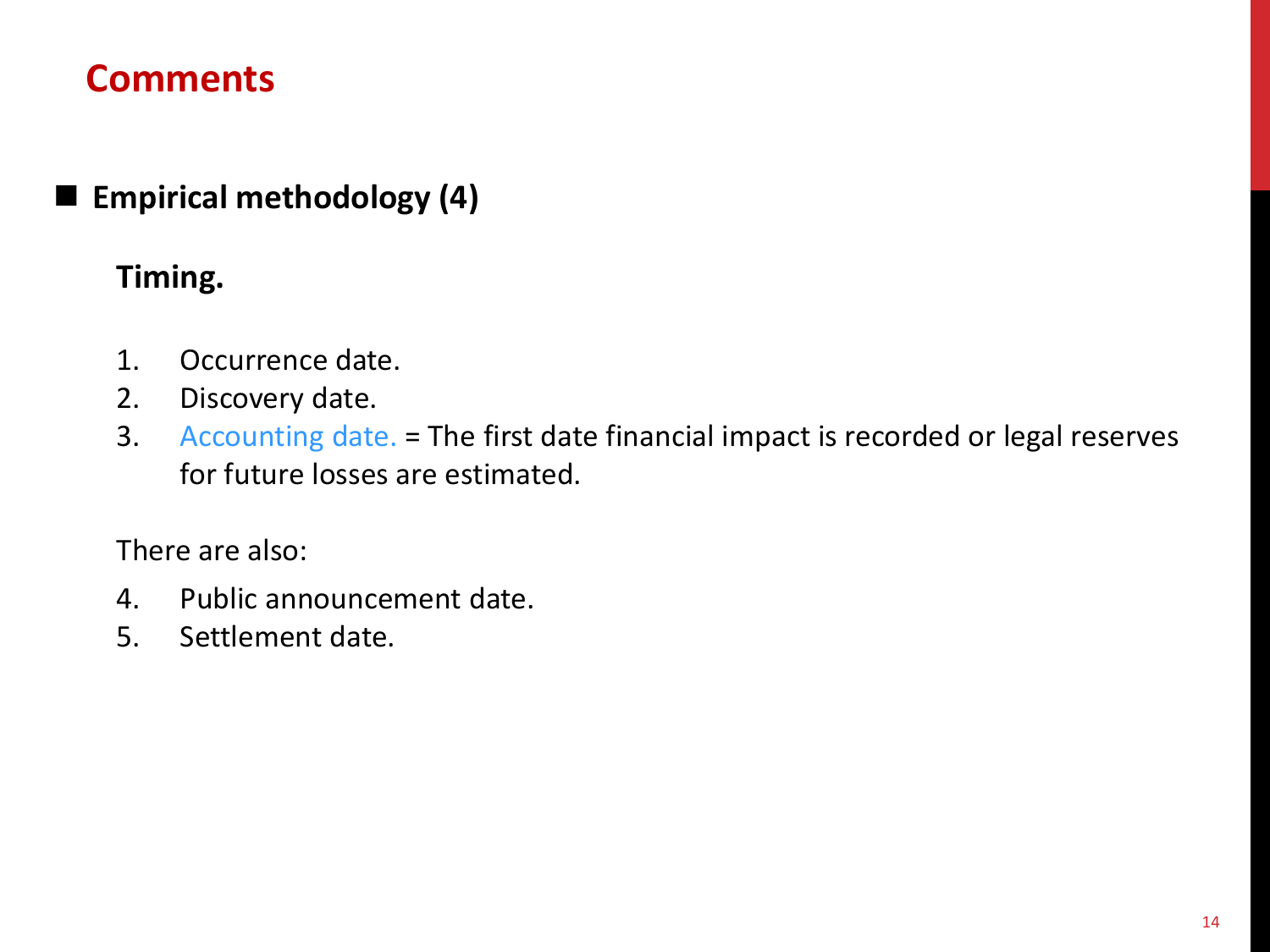### **Empirical methodology (4)**

#### **Timing.**

- 1. Occurrence date.
- 2. Discovery date.
- 3. Accounting date. = The first date financial impact is recorded or legal reserves for future losses are estimated.

There are also:

- 4. Public announcement date.
- 5. Settlement date.
- **Concerns:** 
	- o Authors aggregate all losses from the same event at accounting date. Suggestion: Treat them as separate losses to avoid look-ahead bias?
	- o Is it possible to accurately estimate future financial impact around or prior to financial crisis? How close is your estimation vs. true realized loss?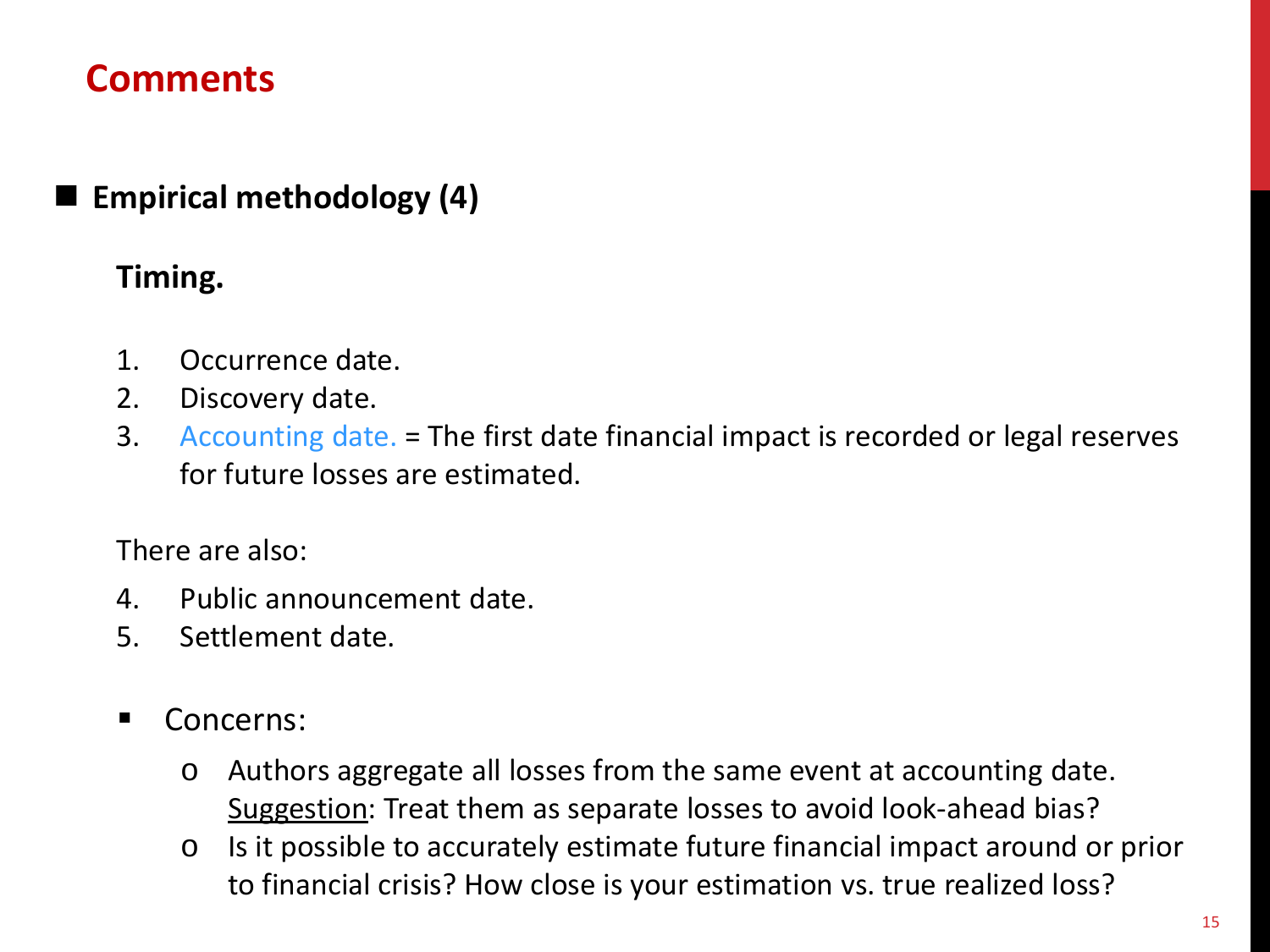#### **Other**

- Acharya et al. (2017) also examined systemic risk in the CDS market.
- Implicit government guarantees. What's the effect on systemic risk?
- Are your estimates economically significant?

"A 10% increase in operational losses is associated with a 0.0067 increase in Systemic Risk or 0.048 standard deviations."

"A one standard deviation increase in Ln(OpLoss) is associated with 0.14 standard deviations increase in Systemic Risk."

- To define 'tail events,' you use 99th, 99.5th, and 99.9th percentiles. Why? Can use Extreme Value Theory.
- Risk Management Index is used as a control variable. Endogeneity?
- Distance-to-default and its interaction with op. loss may be problematic. Endogeneity. Perhaps, it's not DD that is amplifying the effect of op. losses on systemic risk, but a 3rd variable that's driving both DD and op. losses.
- Choice of IV variables in robustness tests is unclear. It seems that all 3 are directly related to systemic risk.
- Would greater regulatory capital for op. risk reduce systemic risk?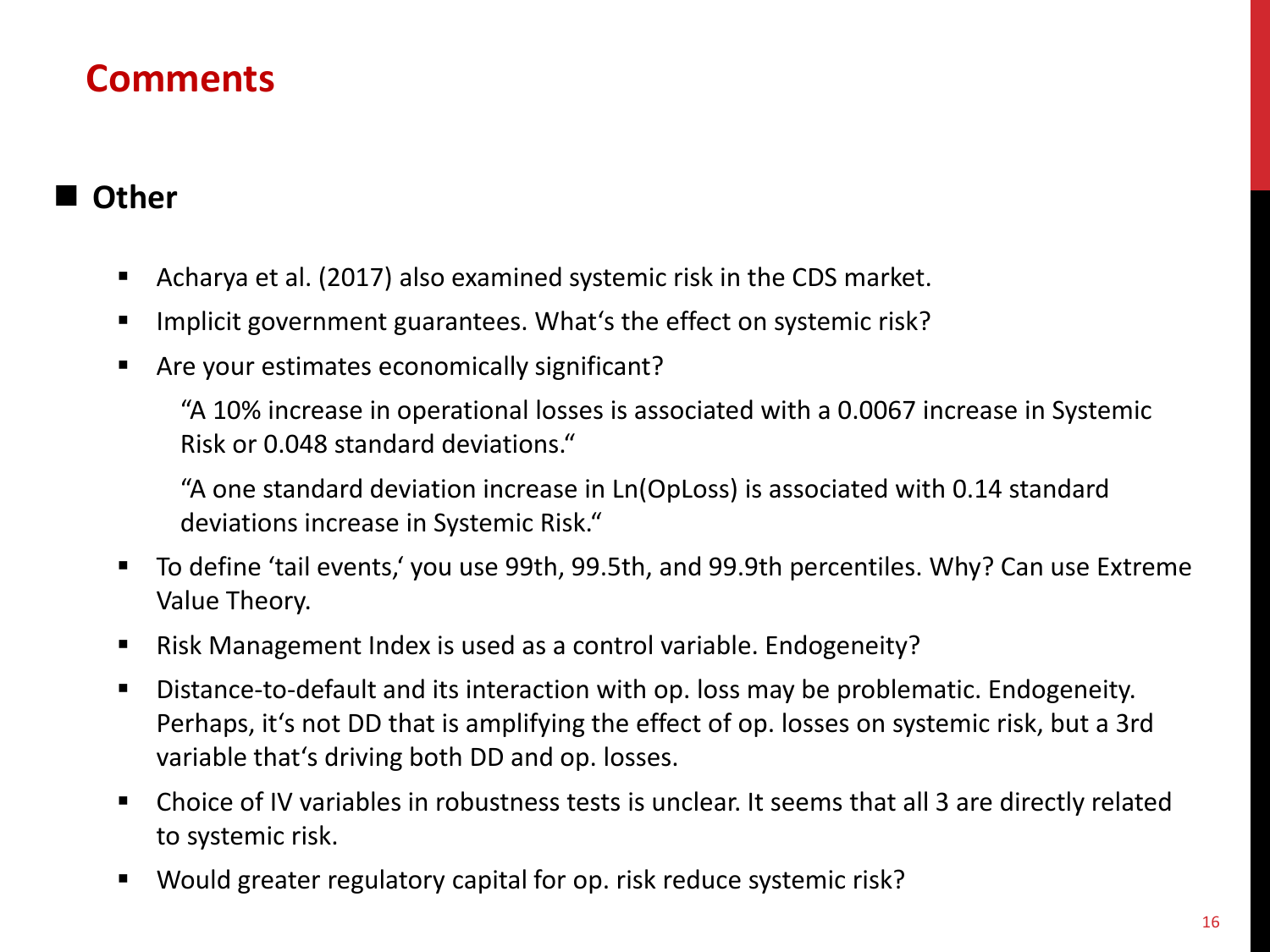**Thank you for your attention!**

Comments or questions:



annac@syr.edu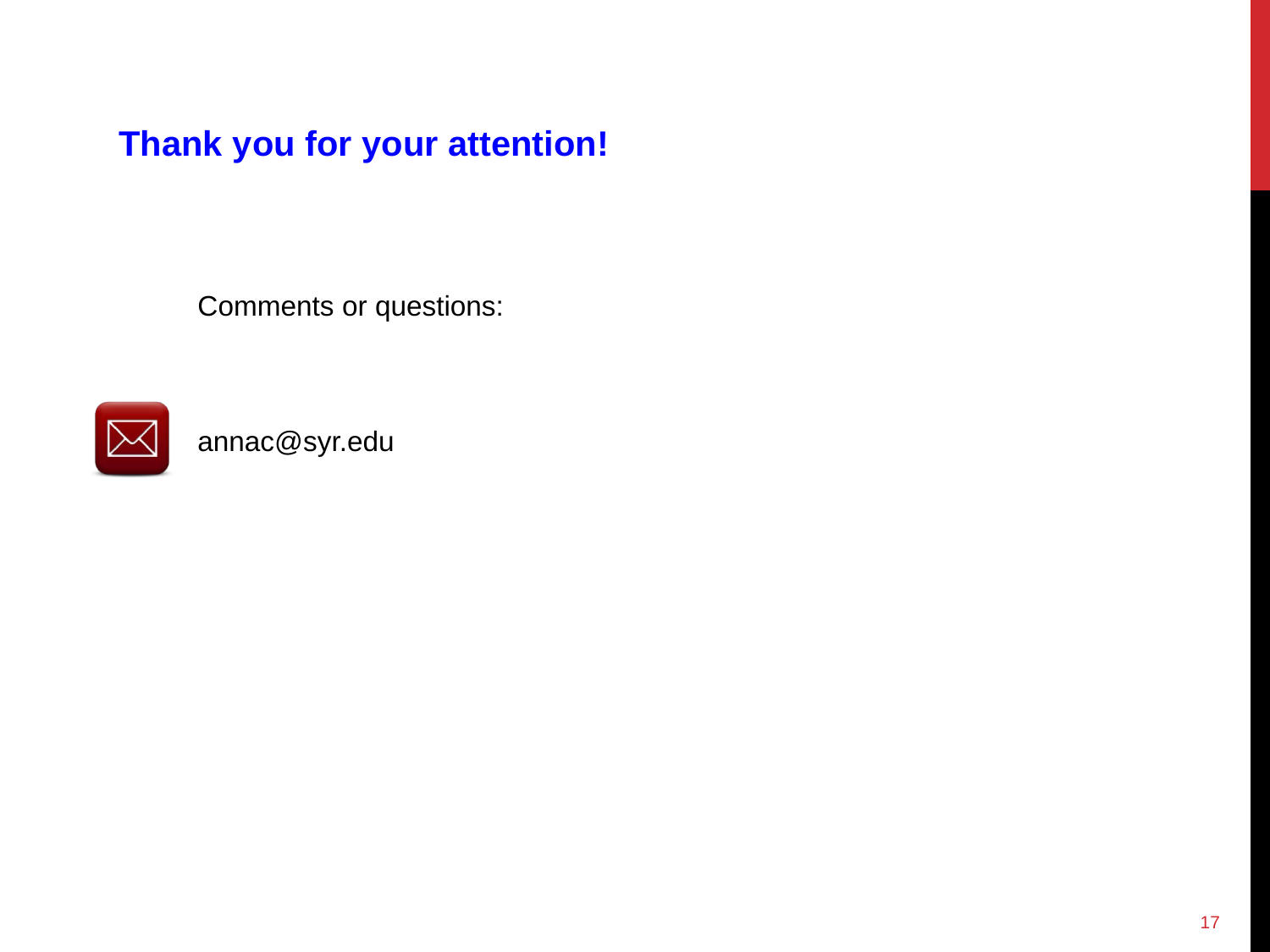# **EXTRA**